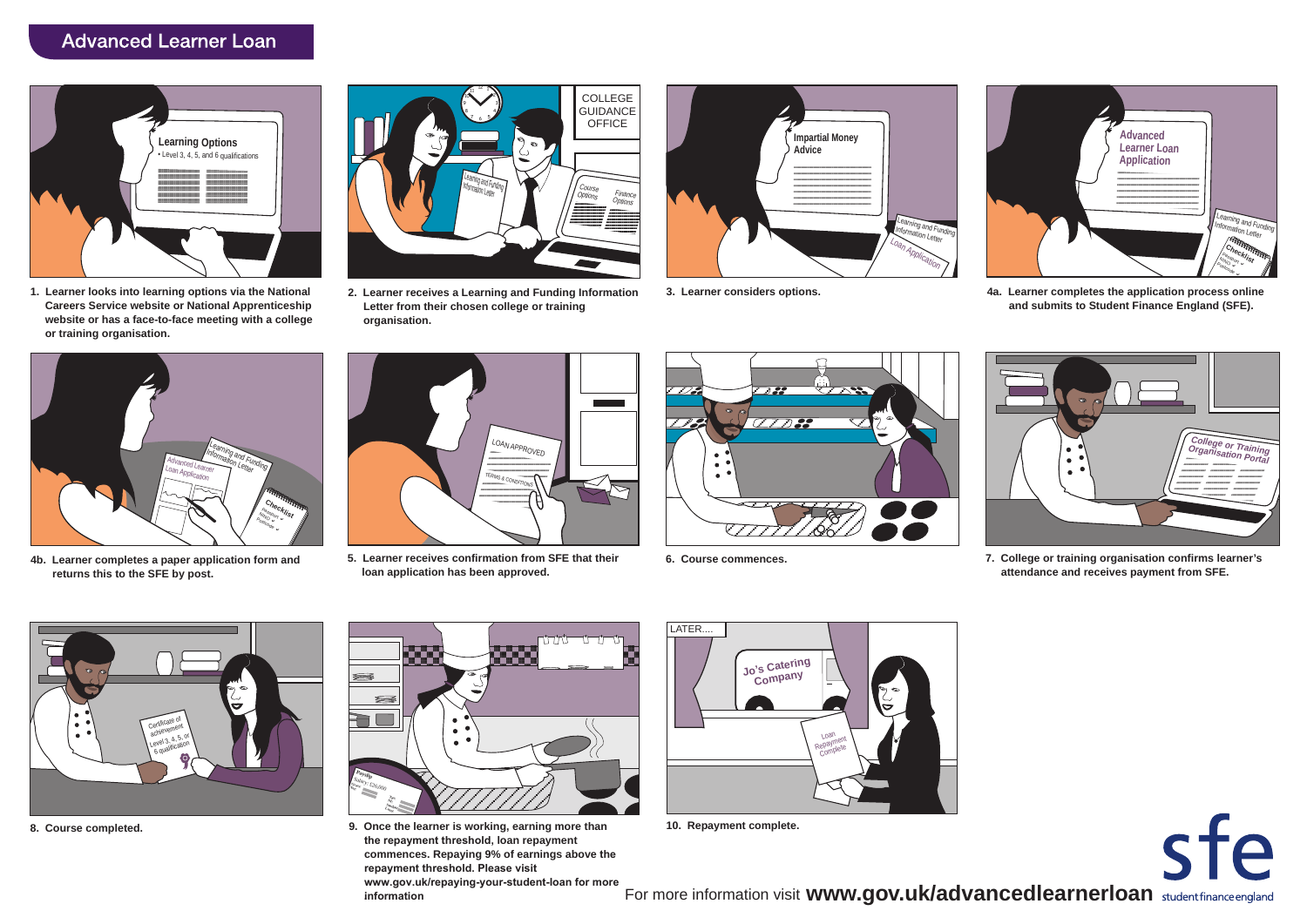

**1. Learner looks into learning options via the National Careers Service website or has a face-to-face meeting with a college or training organisation.**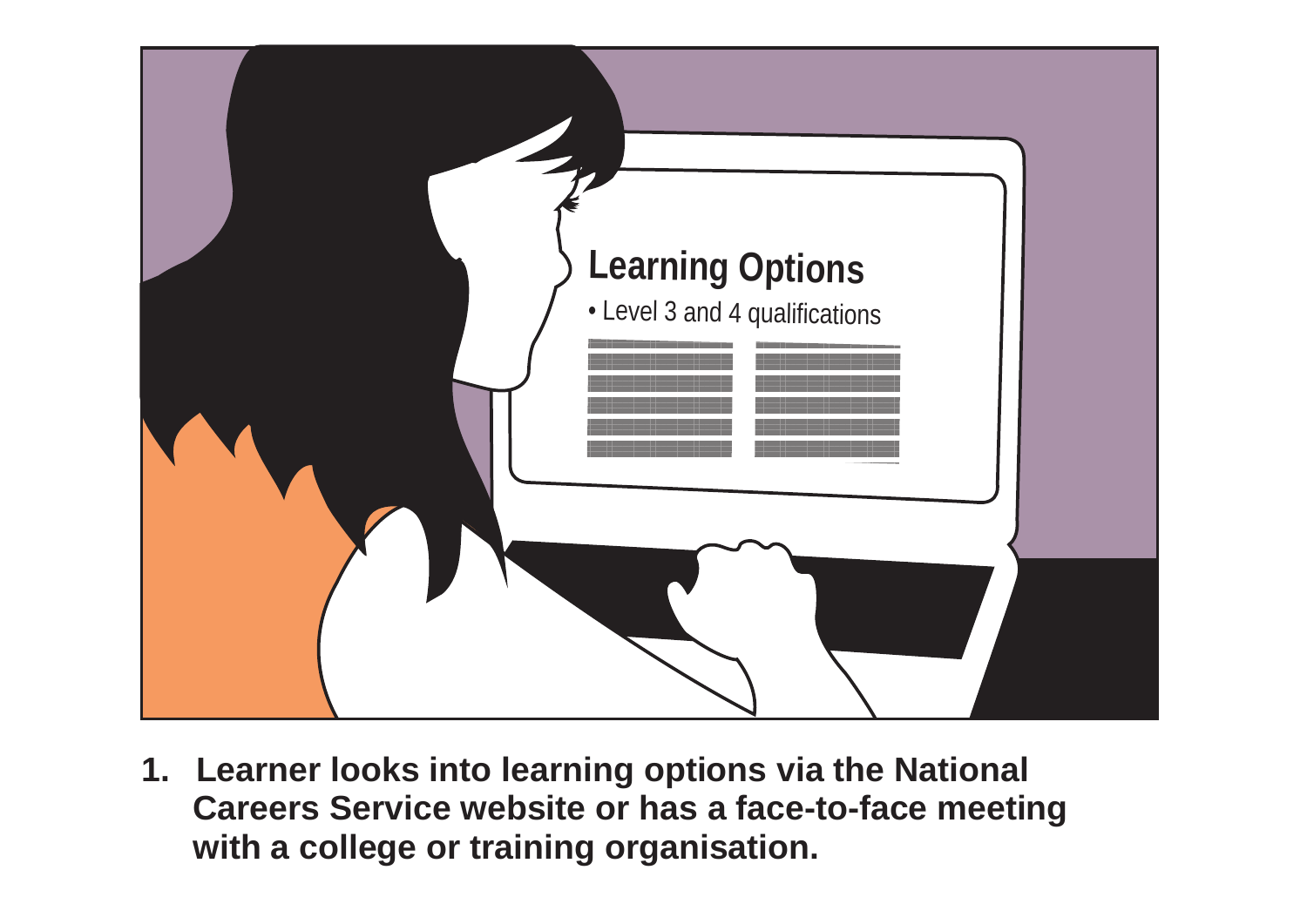

**2. Learner receives a Learning and Funding Information Letter from their chosen college or training organisation.**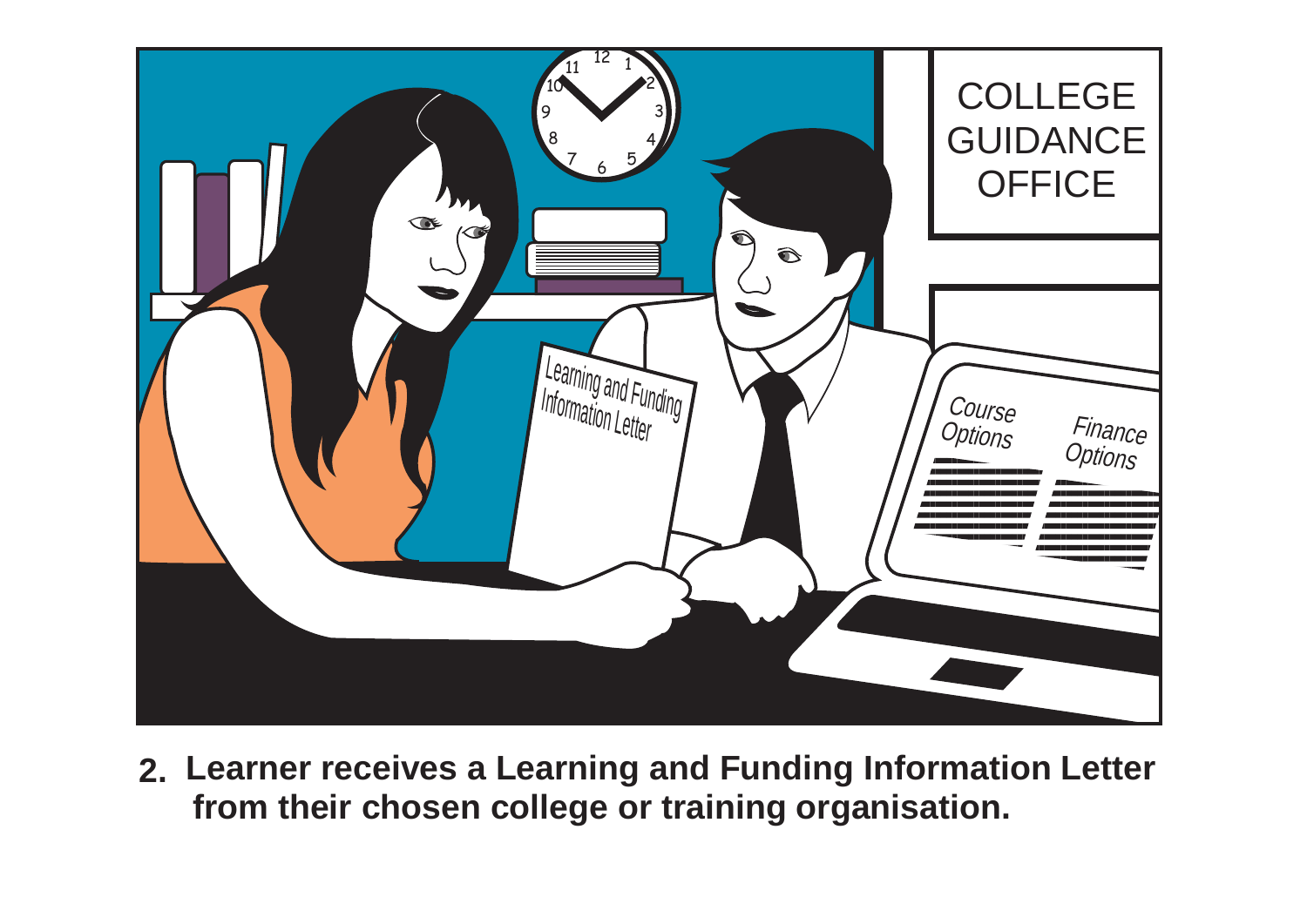

**3. Learner considers options.**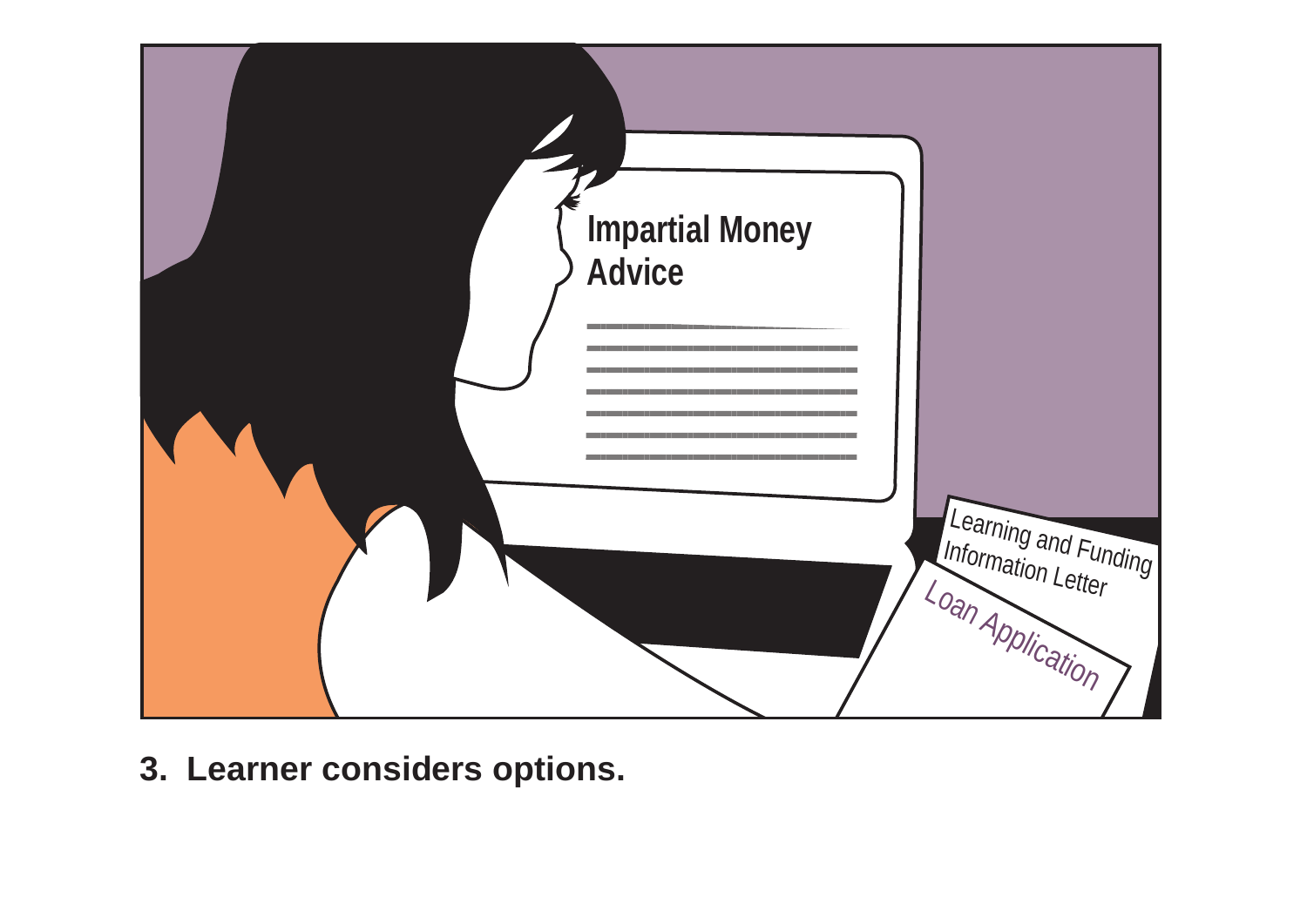

**4a. Learner completes the application process online and submits to Student Finance England (SFE).**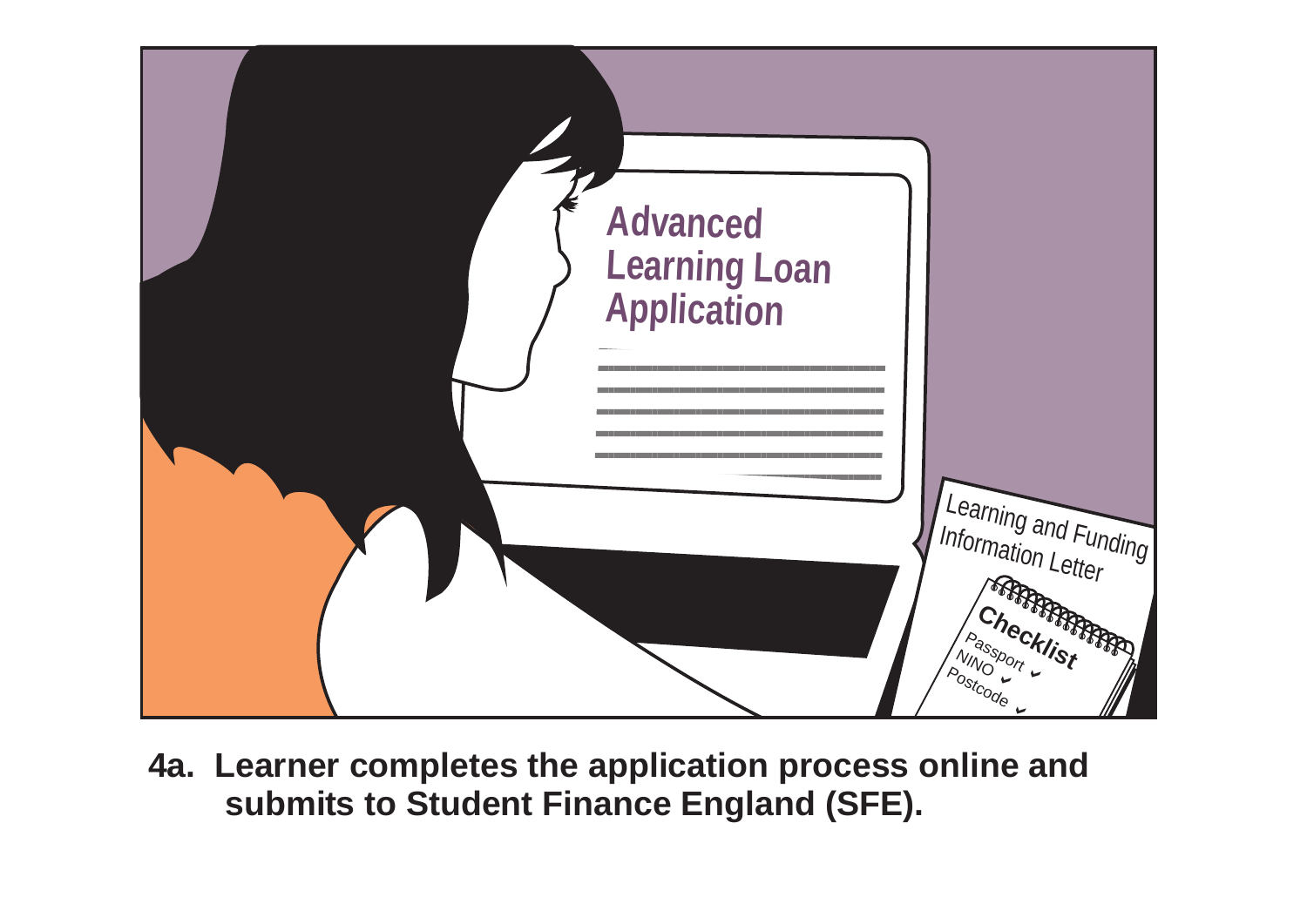

**4b. Learner completes a paper application form and returns this to the SFE by post.**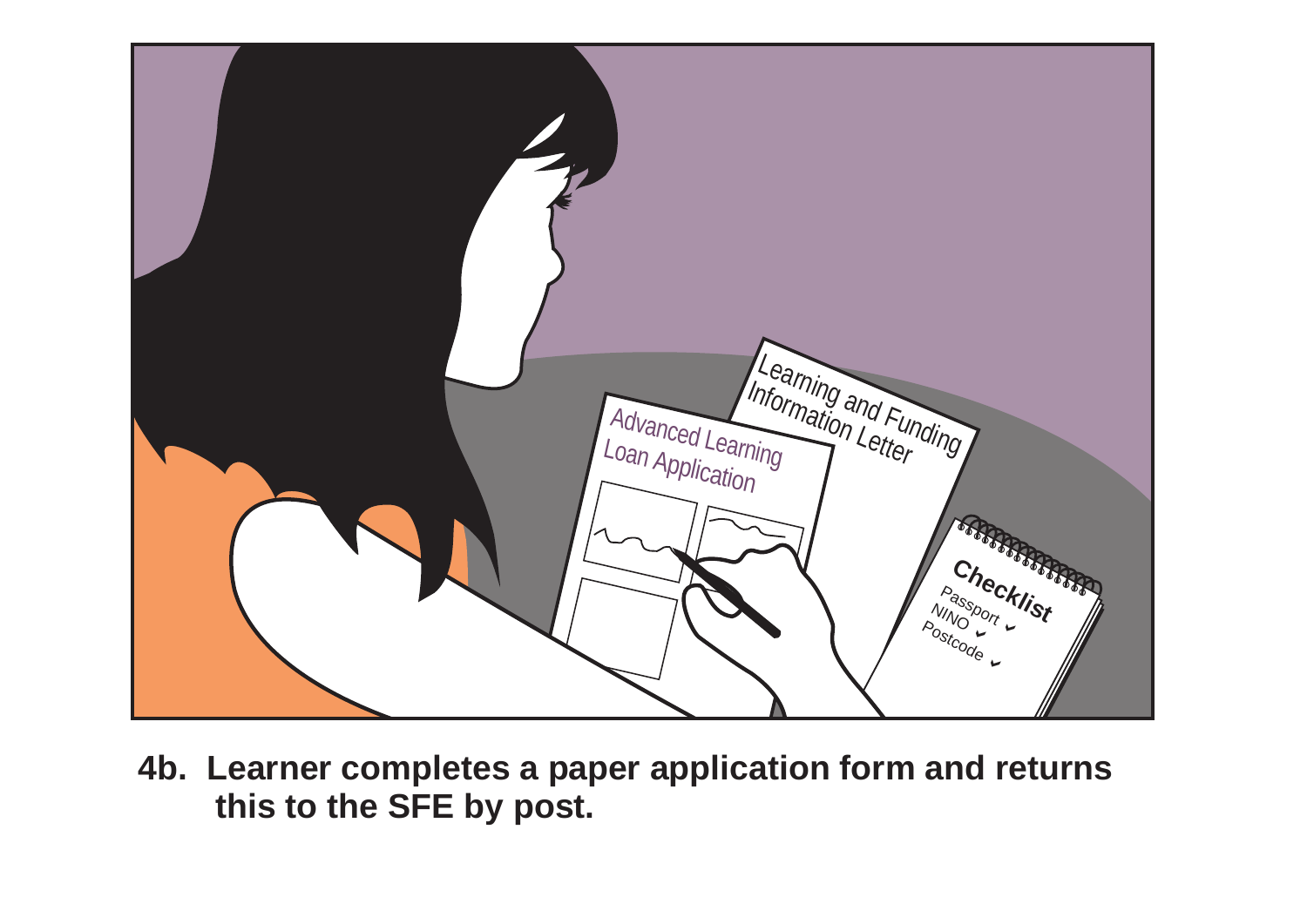

**5. Learner receives confirmation from SFE that their loan application has been approved.**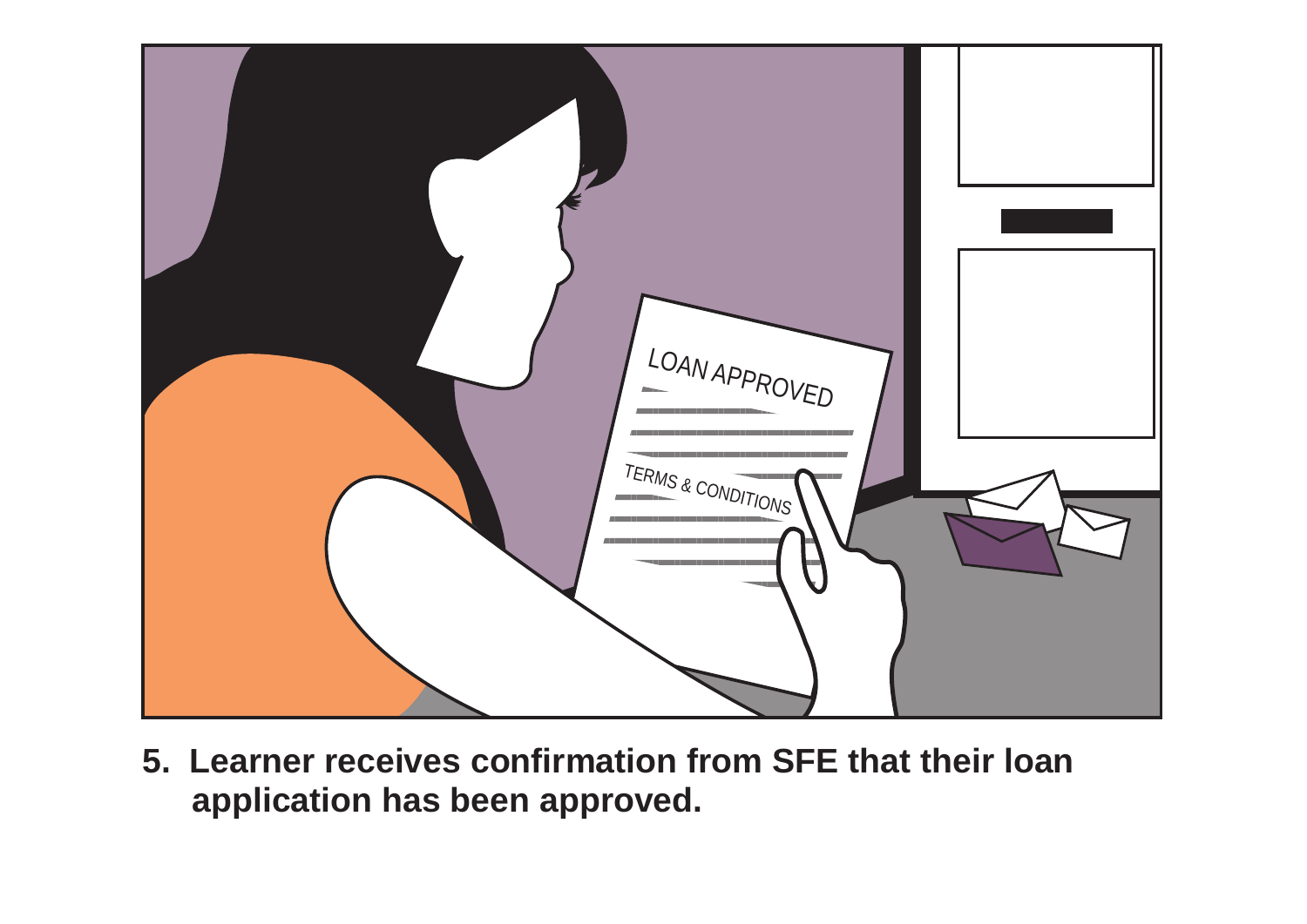

**6. Course commences.**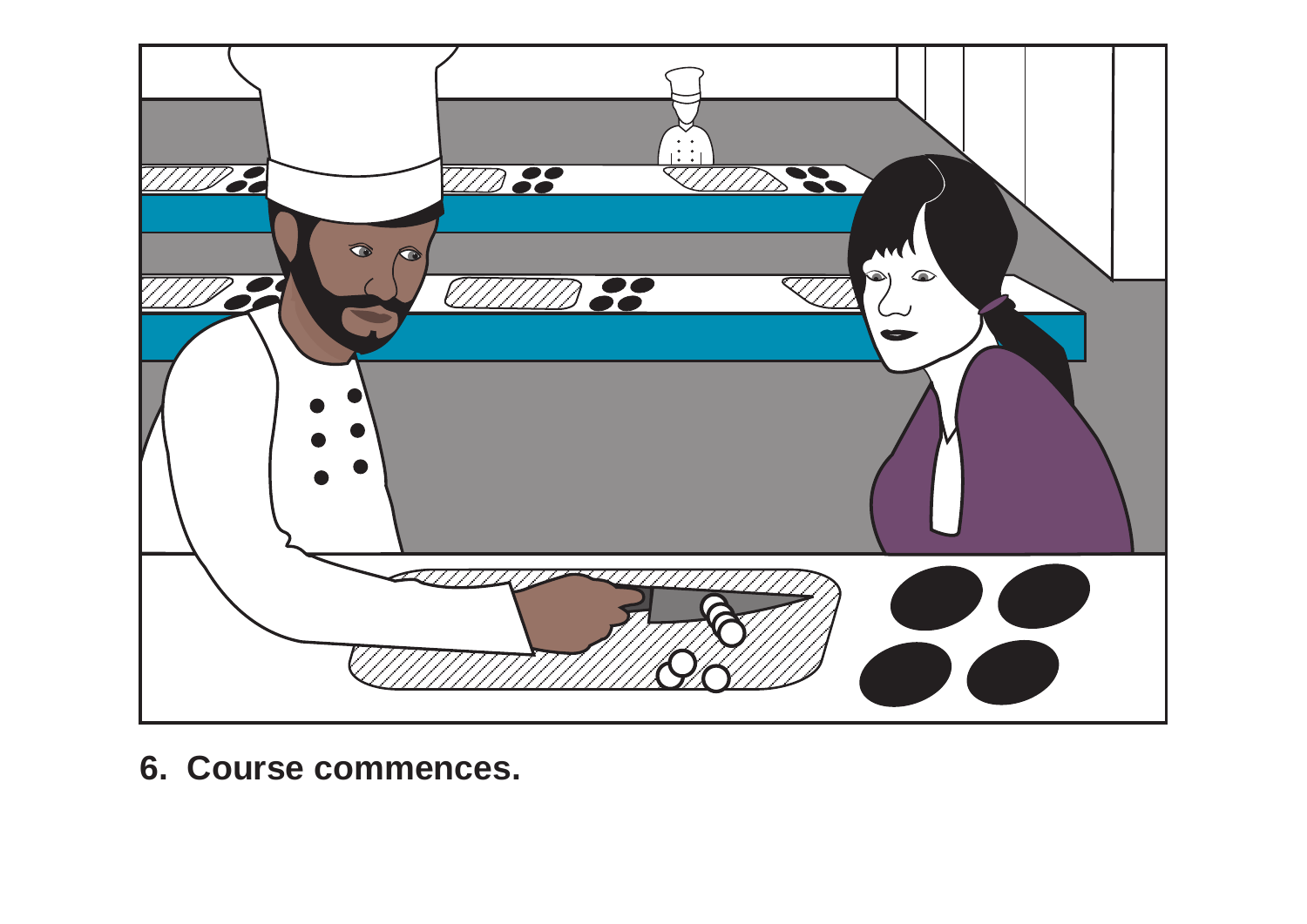

**7. College or training organisation confirms learner's attendance and receives payment from SFE.**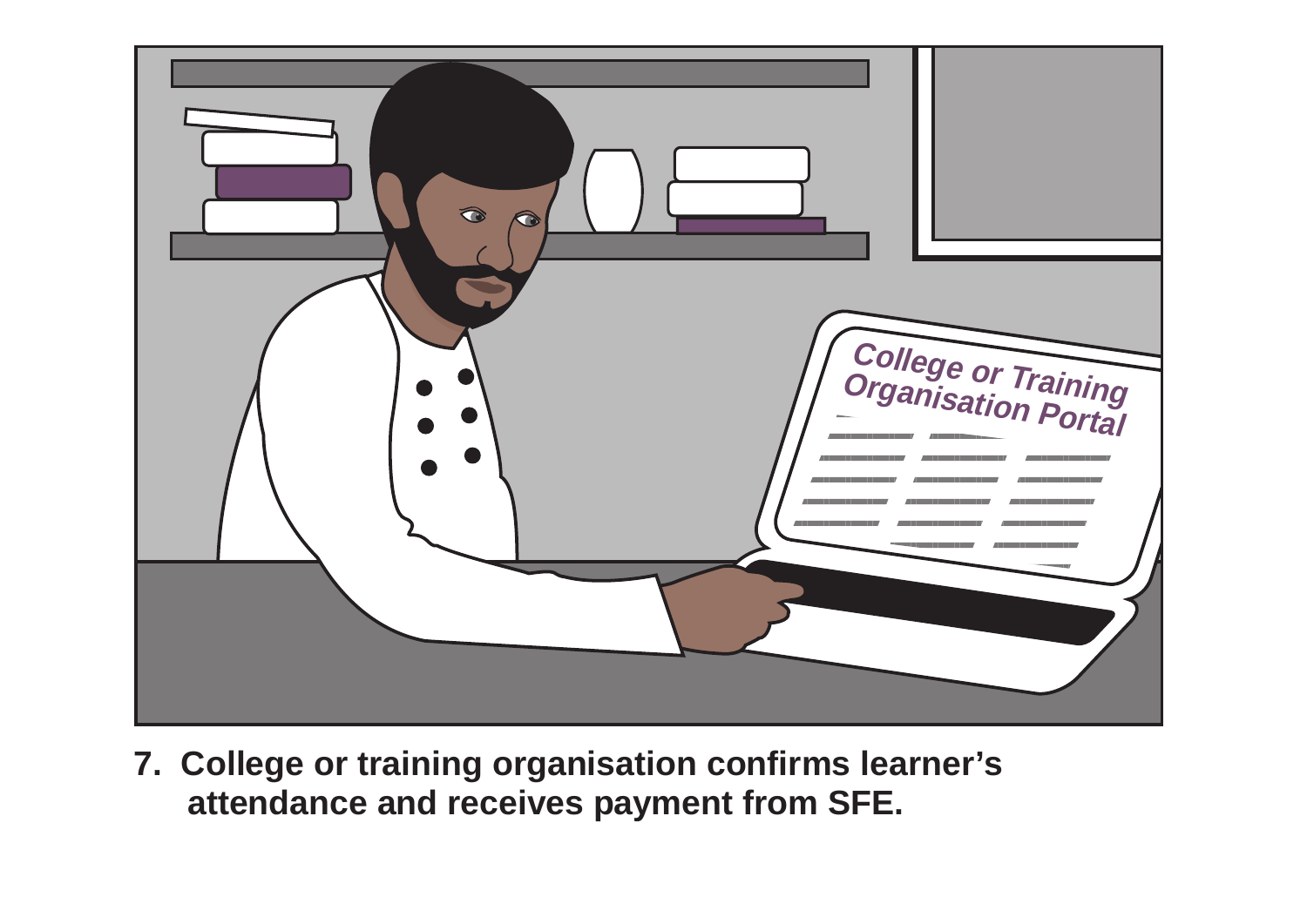

**8. Course completed.**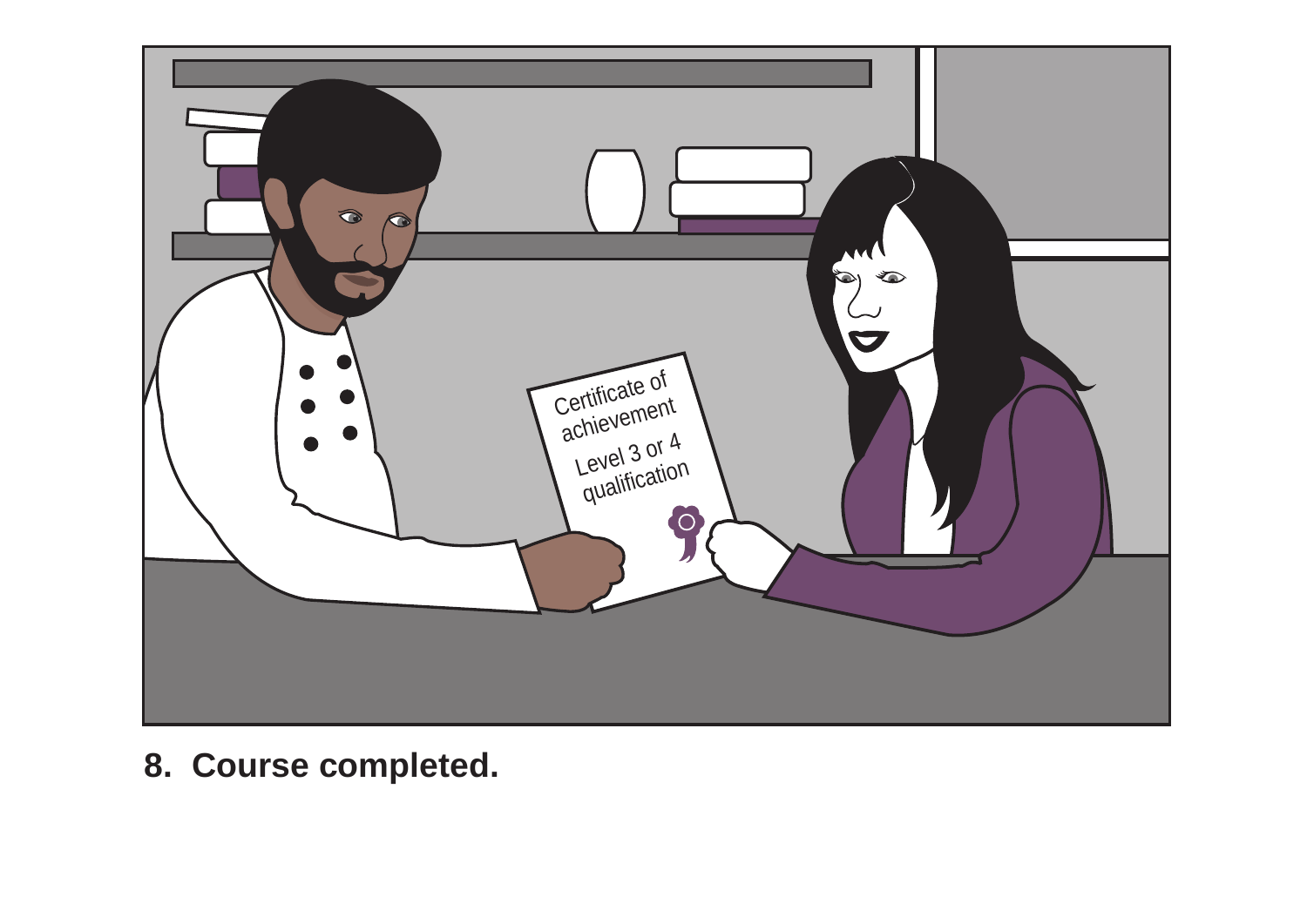

**9. Once the learner is working, earning more than the repayment threshold, loan repayment commences. Repaying 9% of earnings above the repayment threshold.**